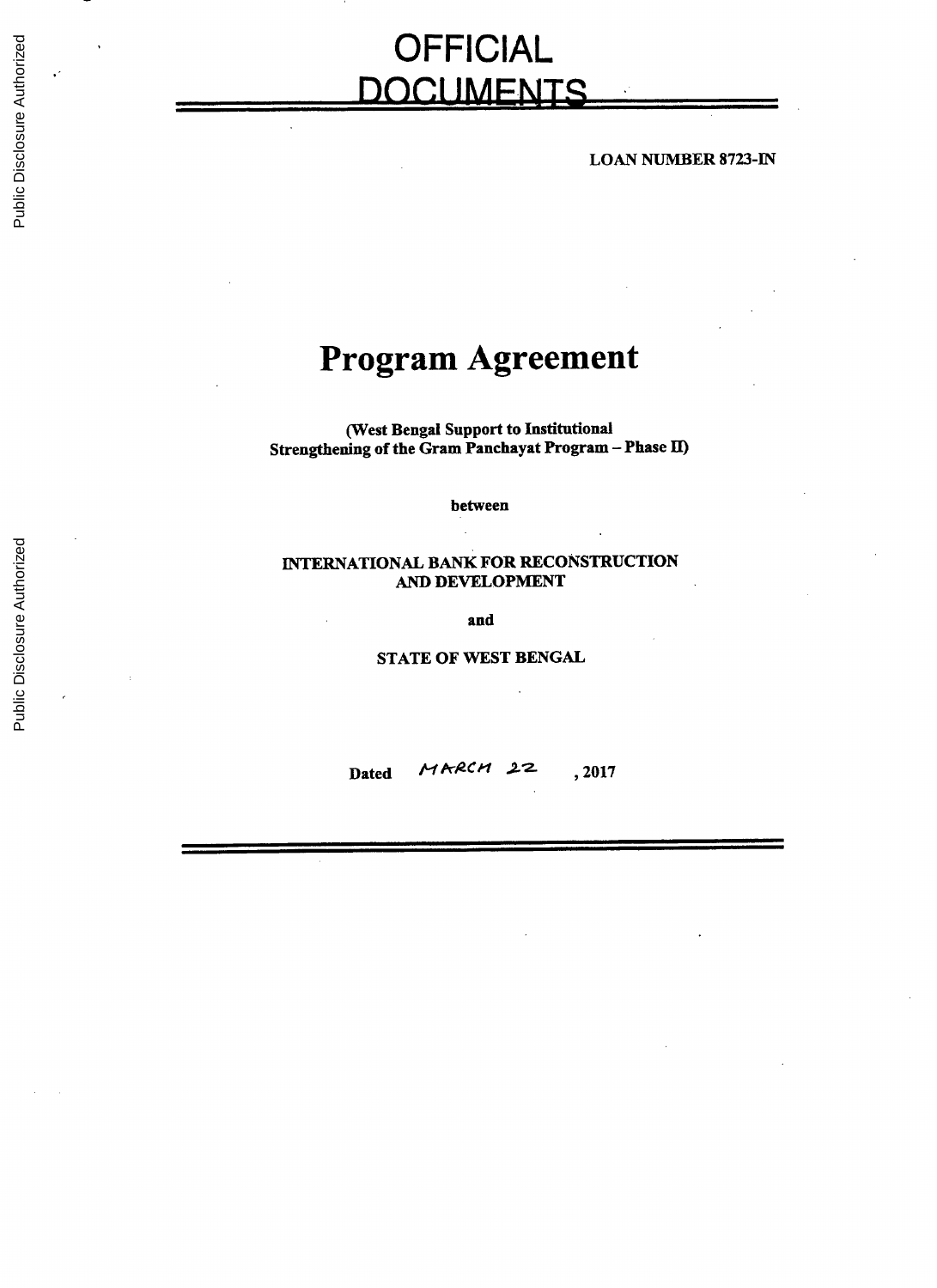## **PROGRAM AGREEMENT**

Agreement dated **MARCH** 22 , 2017, entered into between **INTERNATIONAL** BANK FOR **RECONSTRUCTION AND DEVELOPMENT** ("Bank") and **STATE** OF WEST **BENGAL** ("West Bengal" or the "Program Implementing Entity") acting **by** its Governor ("Program Agreement") in connection with the Loan Agreement of the same date between India, acting **by** its President ("Borrower") and the Bank ("Loan Agreement"). The Bank and West Bengal, hereby, agree as follows:

## **ARTICLE I - GENERAL CONDITIONS; DEFINITIONS**

- **1.01.** The General Conditions (as defined in the Appendix to the Loan Agreement) ("General Conditions") constitute an integral part of this Agreement.
- 1.02. Unless the context requires otherwise, the capitalized terms used in the Program Agreement have the meanings ascribed to them in the Loan Agreement or the General Conditions.

### **ARTICLE II - PROGRAM**

- 2.01. West Bengal declares its commitment to the objectives of the Program. To this end, West Bengal shall carry out the Program in accordance with the provisions of Article V of the General Conditions, and shall provide promptly as needed, the funds, facilities, services and other resources required to carry out the Program.
- 2.02. Without limitation upon the provisions of Section 2.01 of this Agreement, and except as the Borrower, West Bengal, and the Bank shall otherwise agree, West Bengal shall ensure that the Program is carried out in accordance with the provisions of the Schedule to this Agreement.

## **ARTICLE III - REPRESENTATIVE; ADDRESSES**

- *3.01.* West Bengal's Representative is its Chief Secretary.
- **3.02.** The Bank's Address is:

International Bank for Reconstruction and Development **1818** H Street, NW Washington, **DC** 20433 United States of America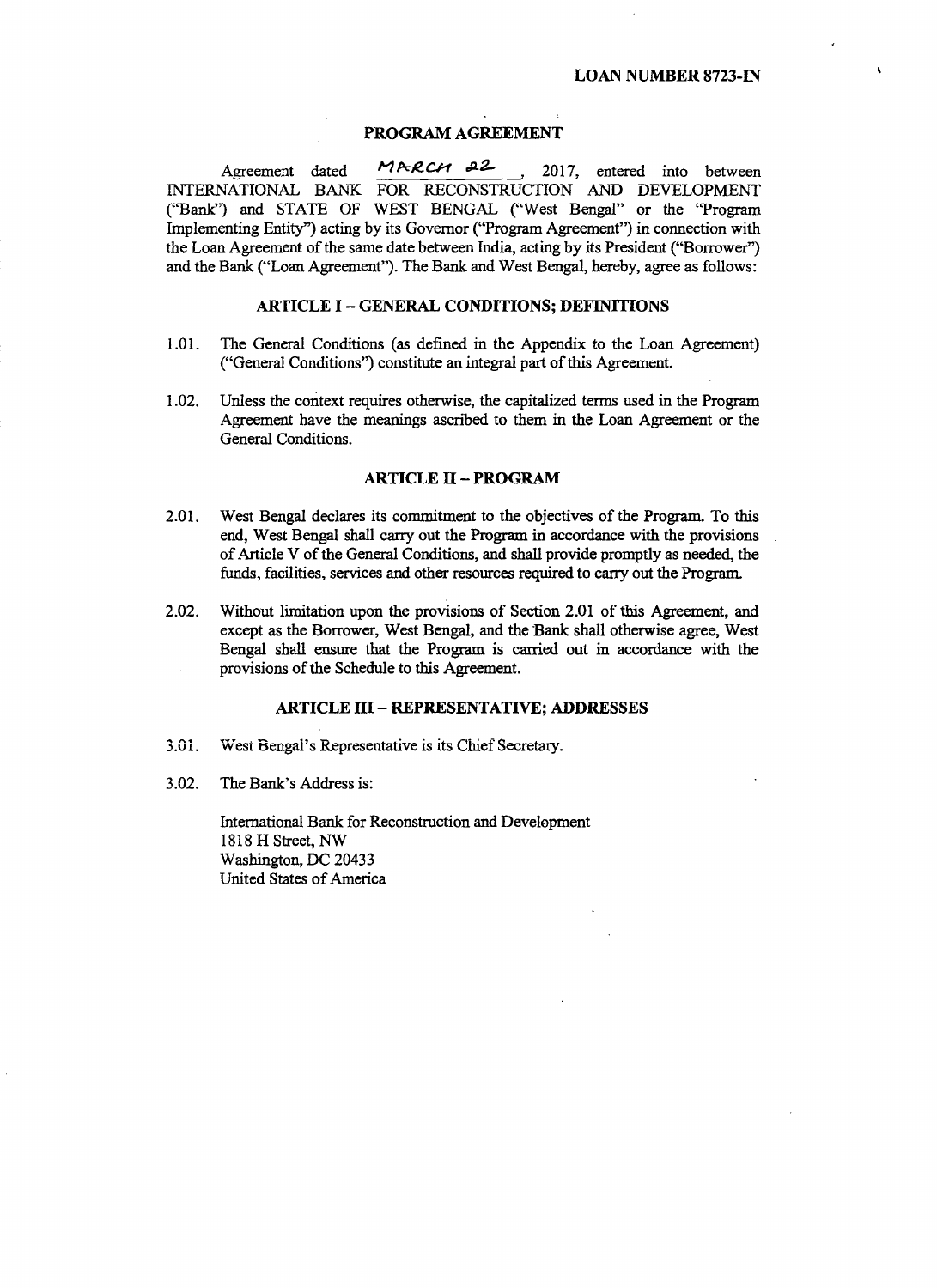$\cdot$ 

-2-

**INDEVAS** 248423(MCI) or **1-202-477-6391** Washington, D.C.

**3.03.** West Bengal's Address is:

Joint Administrative Building Panchayats **&** Rural Development Department **HC-7,** Wing-B, Sector-II Bidhan Nagar, Kolkata- **700 106.**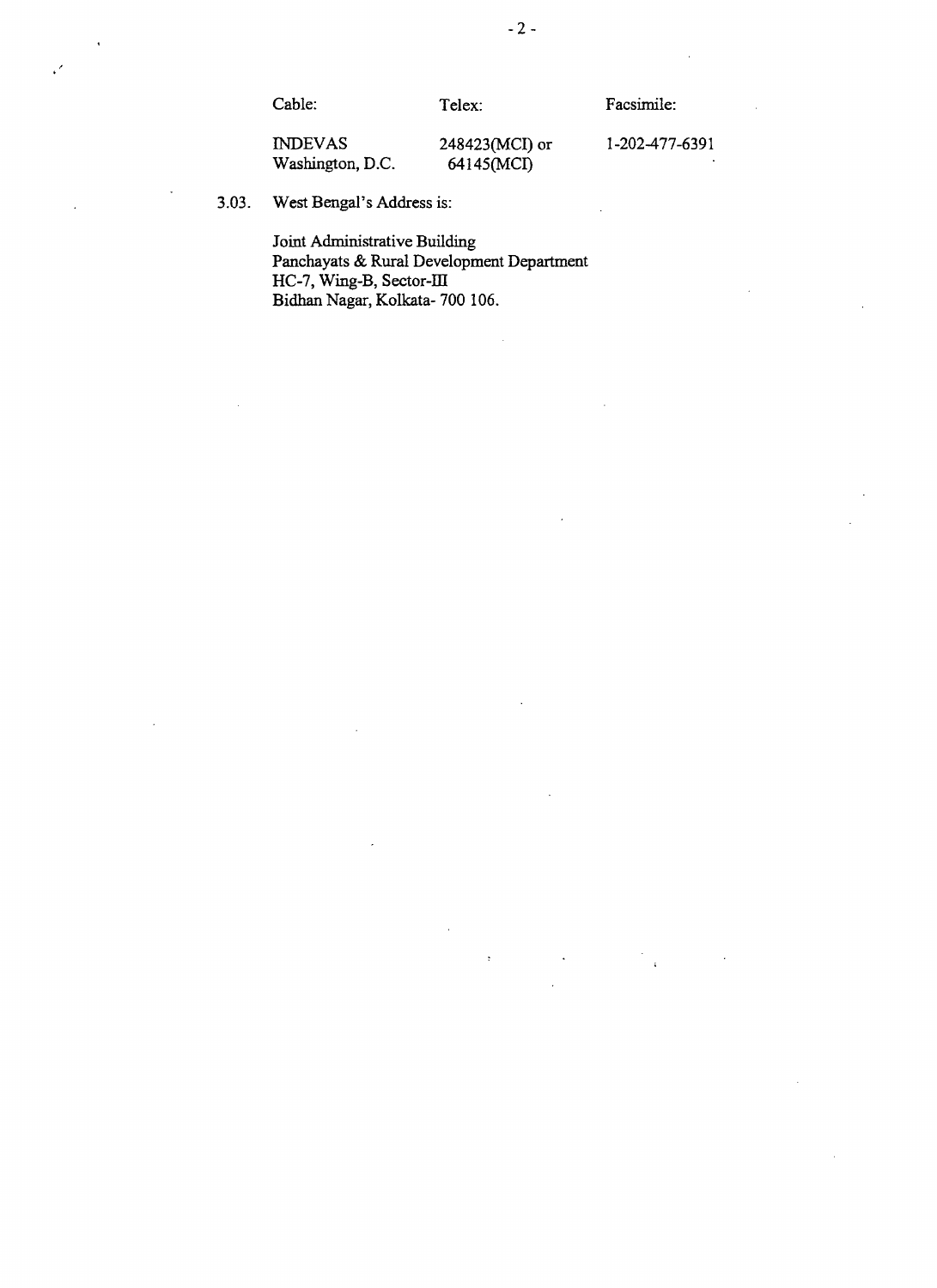AGREED at  $\overline{MEN}$  **belles**, India, as of the day and year first above written.

# INTERNATIONAL BANK FOR **RECONSTRUCTION AND DEVELOPMENT**

**By**

Authorized Representative

Name: *HfSHA-r-t* **A6Lo**

Title: ACTING COUNTRY BIRECTOR, INDIA

# **STATE** OF WEST **BENGAL**

**By**

Germanit

Authorized Representative

Name: SOUMYA PURKAIT

Title: **SPECIAL SECRETARY**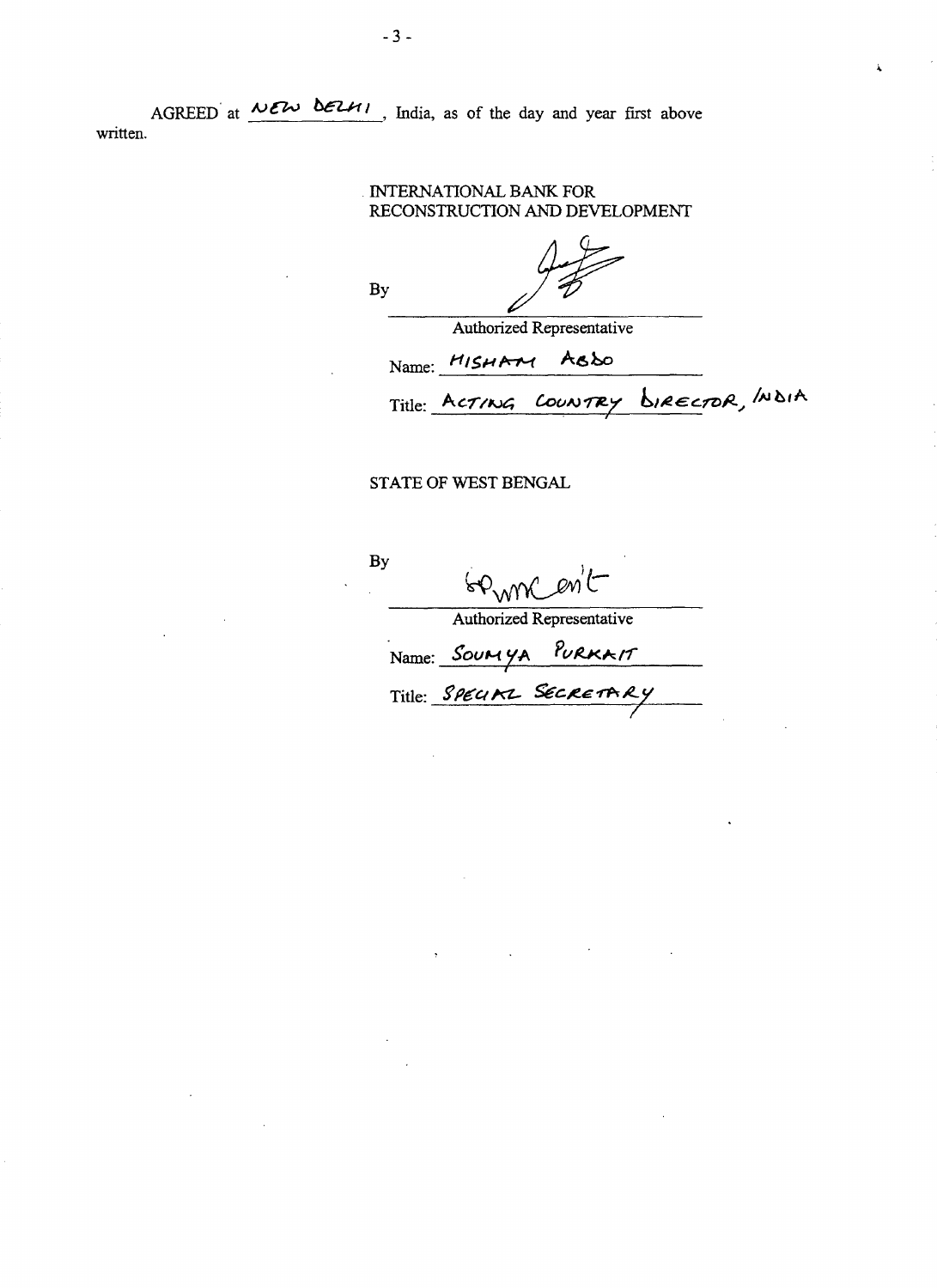## **SCHEDULE**

#### **Execution of the Program**

## **Section I. Implementation Arrangements**

 $\ddot{\phantom{0}}$ 

## **A. Program Fiduciary, Environmental and Social Systems**

- 1. Without limitation on the provisions of Article V of the General Conditions, West Bengal shall ensure that the Program is carried out in accordance with financial management, procurement and environmental and social management systems mutually acceptable to the Bank and the Borrower, including those set out in the Program Operations Manual and the Program Action Plan ("Program Fiduciary, Environmental and Social Systems") which are designed to ensure that:
	- (a) the Loan proceeds are used for their intended purposes, with due attention to the principles of economy, efficiency, effectiveness, transparency, and accountability; and
	- **(b)** the actual and potential adverse environmental and social impacts of the Program are identified, avoided, minimized, or mitigated, as the case may be, all through an informed decision-making process.

# B. **Anti-Corruption**

- 1 **.** Without limitation upon the provisions of Part **A** of this Section, West Bengal shall carry out the Program in accordance with the provisions of the Anti-Corruption Guidelines and the following provisions.
- 2. The Bank's right to investigate allegations regarding the Program's activities and expenditures, and the related access to needed persons, information, and documents will be observed in accordance with the protocol dated **30** July **2008** between the Borrower and the Bank and certain "mutatis mutandis" adjustments, *inter alia,* outlined below.
	- (c) the term **"IDA"** and "International Development Association" shall be substituted **by** "IBRD" and "International Bank for Reconstruction and Development";
	- **(d)** in paragraph **3,** the term "Joint Secretary (Procurement), Ministry of Health and Family Welfare", shall be substituted **by** the representative designated **by** the Borrower;

 $\mathbf{v}_{\rm max}$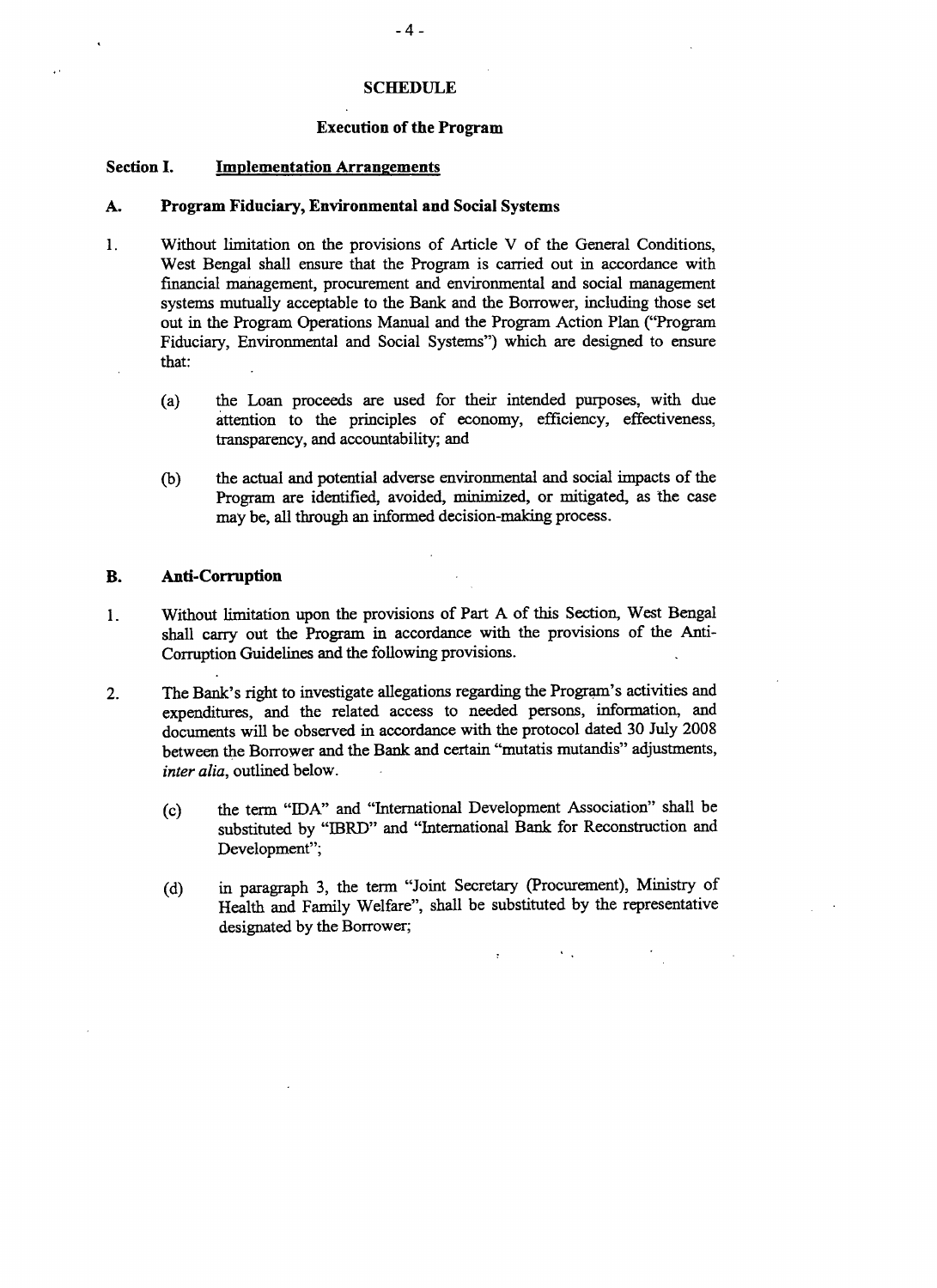- (e) where applicable, the term "projects" shall **be** substituted **by** the term "Program";
- **(f)** where applicable, the term "Financing Agreements" shall be substituted **by** the term "Loan Agreement";
- **(g)** in paragraph 2, the following sentence is added at the paragraph's end: "At the Bank's request, the Borrower shall take all necessary measures to provide the Bank with access to the Program's underlying audit reports, books, and records as well as relevant persons connected with the Program."; and
- (h) in paragraph **3,** the expression "central sector projects" shall be substituted **by** the term "Program".

# **C.** Other Program Institutional and Implementation Arrangements

- **1 .** Without limitation on the generality of Part **A** of this Section I, West Bengal:
	- (a) shall carry out the Program in accordance with the institutional and administrative arrangements set forth in this Agreement, the Program Operations Manual and the Program Action Plan;
	- **(b)** shall not, except as the Bank shall otherwise agree in writing, amend or waive any of such arrangements if, in the opinion of the Bank, such amendment or waiver may materially and adversely affect the Program's implementation or the achievement of the objectives thereof; and
	- (c) shall maintain policies and procedures adequate to enable it to monitor and evaluate, in accordance with guidelines acceptable to the Bank, the implementation of the Program in accordance with the Program Operations Manual and the Program Action Plan.
- 2. West Bengal shall establish and constitute an **ISGPP** Cell within PRDD to ensure .Program implementation and coordination. West Bengal shall ensure that the **ISGPP** Cell has staff and resources that are adequate to carry out its functions and responsibilities.
- **3.** West Bengal shall ensure that PRDD is responsible for the overall financial aspects of the Program, including the timely transfers of necessary funding to execute the activities envisioned under the Program.
- 4. To oversee the progress and effectiveness of the Program, West Bengal shall constitute and maintain an inter-departmental Program Steering Committee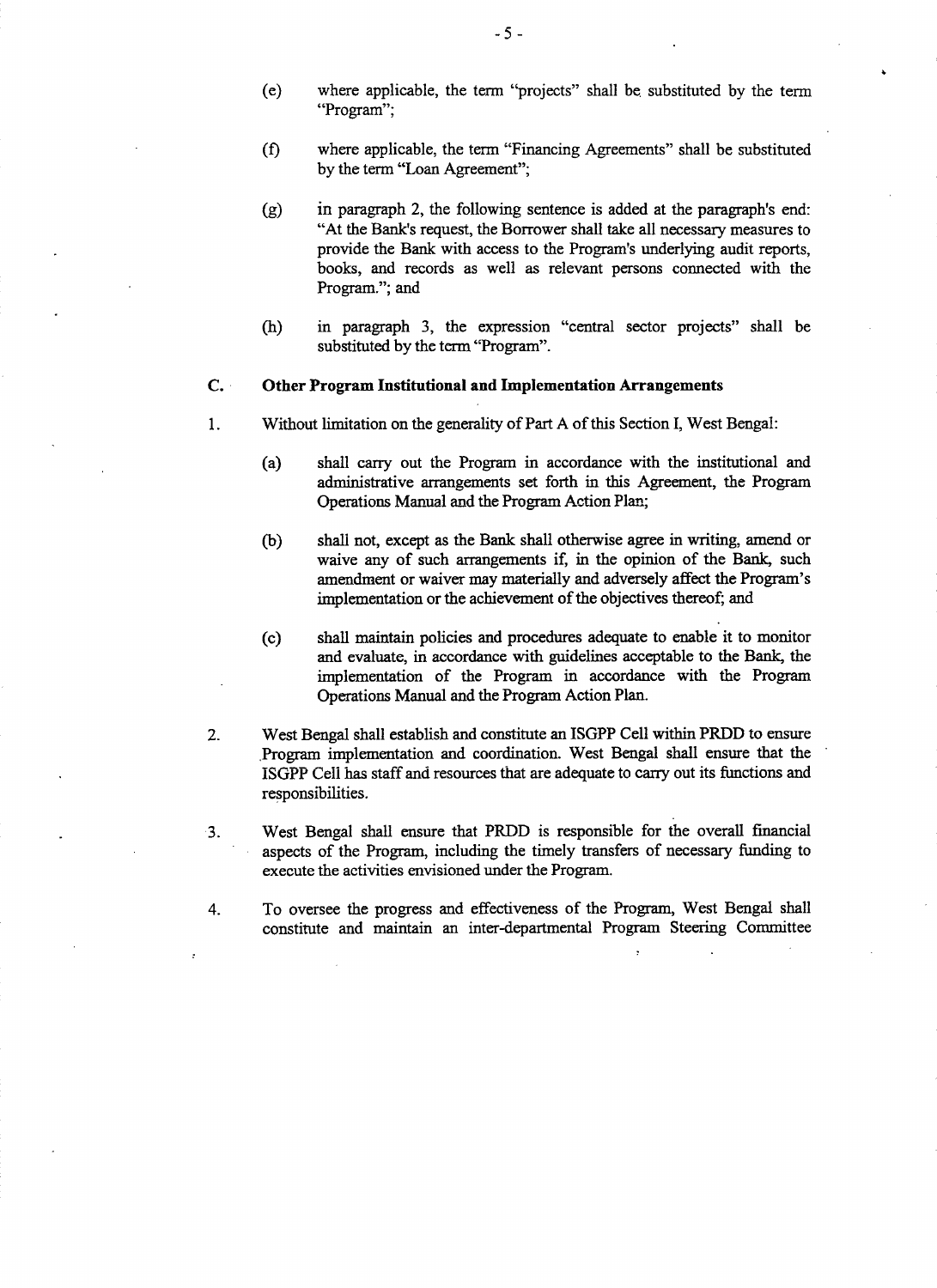**("PSC")** with such composition, functions, responsibilities, and terms of reference as are set out the Program Operations Manual.

- **5.** West Bengal shall adopt, and thereafter maintain throughout the implementation of the Program, the Program Operations Manual.
- **6.** West Bengal shall adopt guidelines or government orders acceptable to the Borrower and the Bank, for making performance-based grants to Gram Panchayats and carrying out activities financed **by** such grants.
- **7.** In the event of any inconsistency between: (i) the Program Operations Manual, the **ESSA,** the Program Action Plan and any other guidelines or rules relating to program implementation; and (ii) any of the provisions of this Agreement, the provisions of this Agreement shall govern.

# **D. Excluded Activities**

- 1. West Bengal shall ensure that the Program excludes any activities which:
	- (a) in the opinion of the Bank; are likely to have significant adverse impacts that are sensitive, diverse, or unprecedented on the environment and/or affected people, including those that could require the construction of any irrigation scheme leading to surface and ground water pollution or incremental abstraction from international waterways; and
	- **(b)** involve the procurement of: (a) works, estimated to cost **fifty** million Dollar **(\$50,000,000)** equivalent or more per contract; **(b)** goods, estimated to cost thirty million Dollar **(\$30,000,000)** equivalent or more per contract; (c) non-consulting services, estimated to cost twenty million Dollar (\$20,000,000) equivalent or more per contract; or **(d)** consultants' services, estimated to cost fifteen million Dollar **(\$15,000,000)** equivalent or more per contract.
- 2. Without derogating from the generality of paragraph **(1)** above, West Bengal shall ensure that no new irrigation activities or schemes (whether involving ground water or surface works) under the Program are carried out in any Gram Panchayats of Excluded Blocks set out in the Program Operations Manual.

# **Section II. Program Monitoring, Reporting and Evaluation, Audits**

### **A. Progress Reports for the Program**

1. West Bengal shall monitor and evaluate the progress of the **Program and** prepare Progress Reports in accordance with the provisions of Section **5.08** of the General Conditions and on the basis of indicators to **be** agreed with the Bank.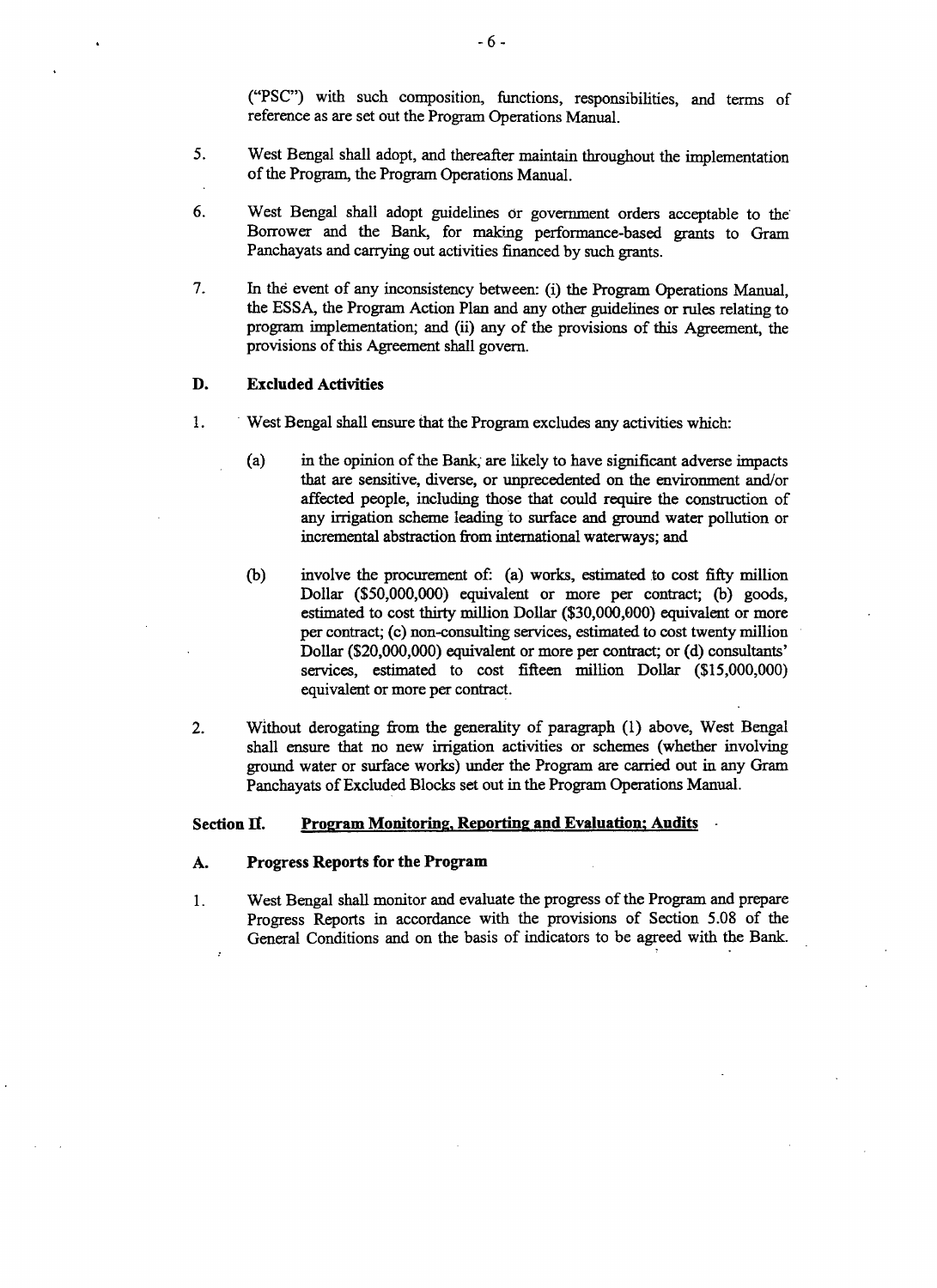Without limiting Section *5.08* of the General Conditions, the Progress Reports shall cover the progress achieved **by** West Bengal in the implementation of the Program, including the achievement of results and the compliance of the Program Action Plan. Each Program Report shall cover the period of one **(1)** calendar semester, and shall be furnished to the **Bank** not later forty-five *(45)* days after the end of the period covered **by** such report.

- 2. Notwithstanding the provision of paragraph **1** above, West Bengal shall:
	- (a) prepare, **by** no later than April 2020 or such later date as the Bank shall request, and furnish to the Bank, a mid-term review report, in form and substance satisfactory to the Bank, integrating the results of the monitoring and evaluation activities performed pursuant to paragraph **(1)** above on the progress achieved in the carrying out of the Program and the Program Action Plan during the period preceding the date of such report, and setting out the measures recommended to ensure the efficient carrying out of the Program and the Program Action Plan, and the achievement of the objectives of the Program, during the period following such date; and
	- **(b)** review with the Bank, **by** April 2020 or such later date as the Bank shall request, the mid-term review report referred in sub-paragraph (a) above, and, thereafter, take all measures required to ensure the efficient completion of the Program and the achievement of the objectives thereof, based on the conclusions and recommendations of the said report and the Bank's views on the matter.

## **B. Financial Management and Audits for the Program**

- **1. West Bengal shall maintain a financial management system and prepare financial** statements ("Financial Statements") **in accordance with consistently applied** accounting standards acceptable to the Bank, in a manner to adequately reflect resources and expenditures related to the Program.
- 2. Without limitation on the generality of Section *5.09* of the General Conditions, West Bengal shall have its Financial Statements for the Program audited in accordance with the provisions of Section *5.09* **(b)** of the General Conditions. Each audit of the Program's Financial Statements shall cover the period of one fiscal year of the Borrower, commencing with the fiscal year in which the first withdrawal was made under the Preparation Advance for the Program. The audited Financial Statements for each such period shall be furnished to the Bank not later than nine **(9)** months after the end of such period.